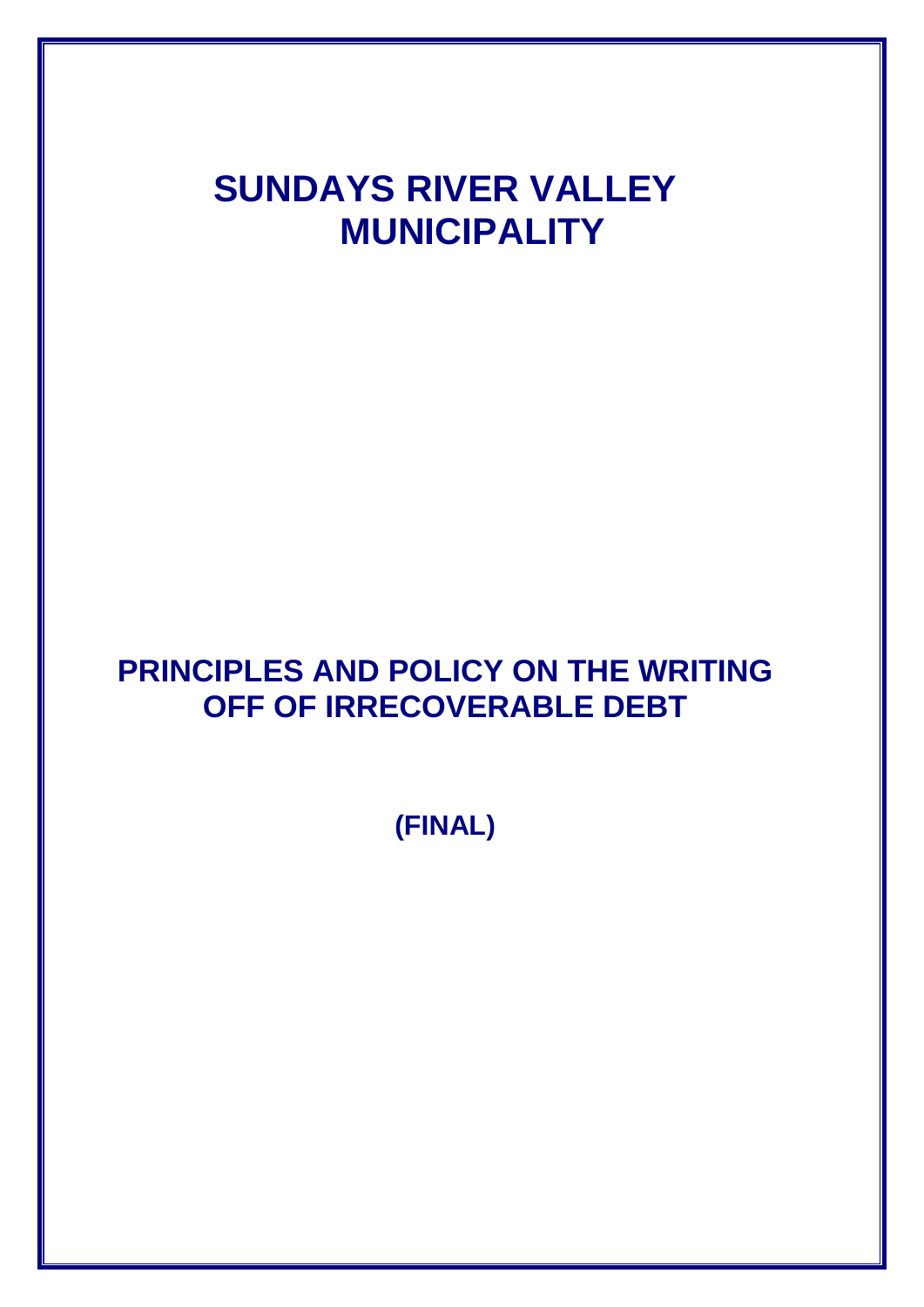# **INDEX**

|              |     | Page                                                                             |  |
|--------------|-----|----------------------------------------------------------------------------------|--|
| 1            |     |                                                                                  |  |
| $\mathbf{2}$ |     |                                                                                  |  |
| 3            |     |                                                                                  |  |
| 4            |     |                                                                                  |  |
| 5.           |     | CATEGORIES OF DEBTORS THAT MAY QUALIFY FOR THE WRITING OFF OF                    |  |
|              | 5.1 | Approved Indigent Household Consumers in terms of the Municipality's Indigent    |  |
|              | 5.2 |                                                                                  |  |
|              | 5.3 |                                                                                  |  |
|              | 5.4 |                                                                                  |  |
|              | 5.5 | Special Arrangements in order to obtain a Clearance Certificate  5               |  |
|              | 5.6 | Special Incentives introduced by Council for Household Consumers in terms of the |  |
| 6            |     | <b>ESTABLISHMENT OF A COMMITTEE TO MONITOR ANY DEBT TO BE WRITTEN OFF 7</b>      |  |
|              |     |                                                                                  |  |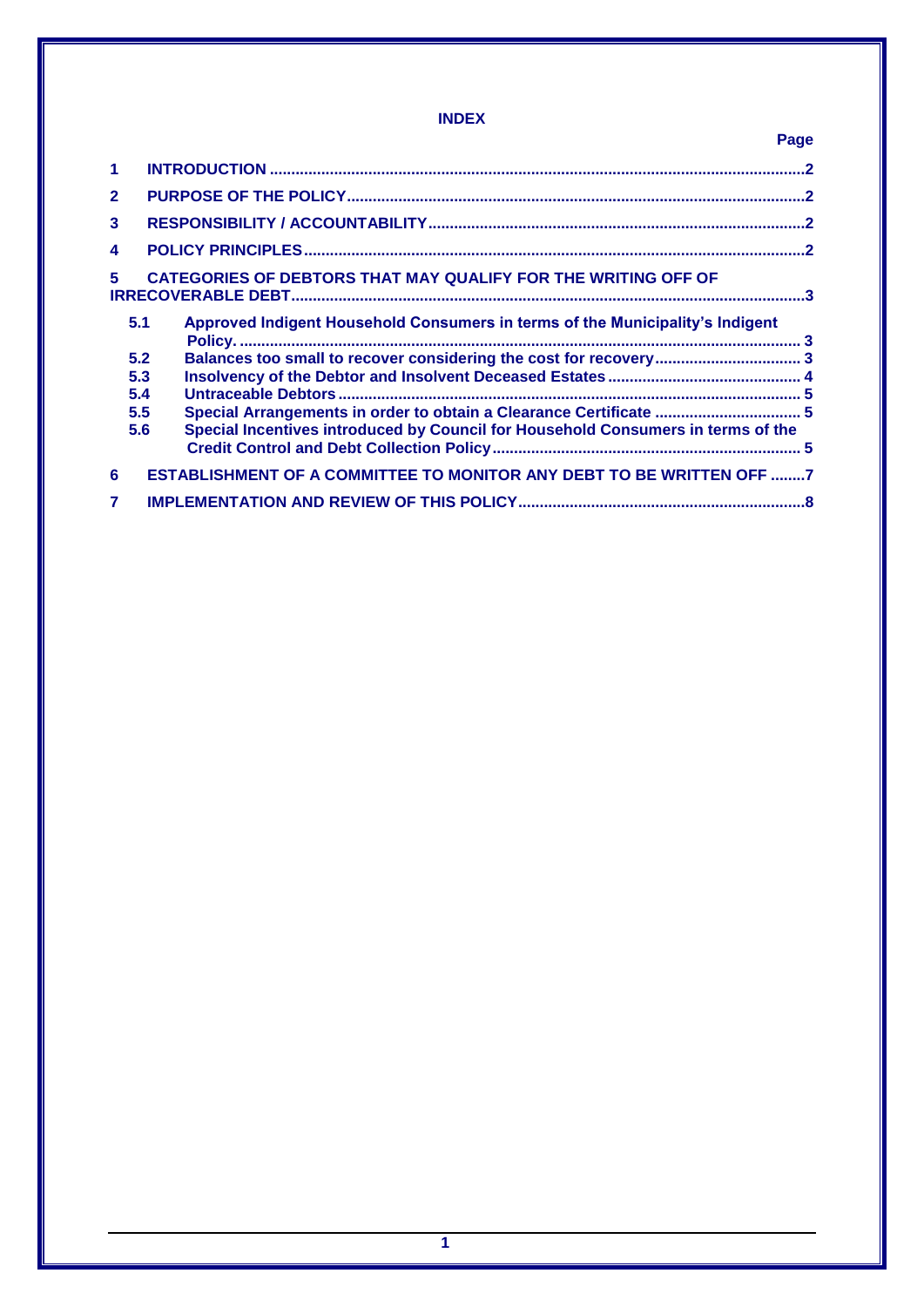#### **SUNDAYS RIVER VALLEY MUNICIPALITY PRINCIPLES AND POLICY ON THE WRITING OFF OF IRRECOVERABLE DEBT**

#### <span id="page-2-0"></span>**1 INTRODUCTION**

- 1.1 To ensure that household consumers with no or lower income are not denied a reasonable service and that the municipality is not financially burdened with non-payment of services, the Council of Sundays River Valley Municipality approved a revised Indigent Policy.
- 1.2 However, the Council is faced with a significant amount of outstanding debt and the continuous defaulting by certain consumers who can afford to pay for services. The Council approved a revised Credit Control and Debt Collection Policy.
- 1.3 Despite strict enforcement of the above policies, Council will continuously be confronted by circumstances requiring the possible write-off of irrecoverable debt. To allow this the approved Credit Control Policy, inter alia, stipulated that:-
- 1.3.1 The Municipal Manager must establish effective administrative mechanisms, processes and procedures to collect money that is due and payable to the municipality.
- 1.4 In addition, the policy further stipulates that:-
- 1.4.1 Council must appoint a committee in terms of its delegations to review and recommend to Council to approve all bad debt write off cases.

# <span id="page-2-1"></span>**2 PURPOSE OF THE POLICY**

2.1 The purpose of this policy is to ensure that the principles and procedures for writing off irrecoverable debt are formalised.

#### <span id="page-2-2"></span>**3 RESPONSIBILITY / ACCOUNTABILITY**

3.1 The Council has the overall responsibility for adopting and approving the Policy on Writing Off of irrecoverable debt.

#### <span id="page-2-3"></span>**4 POLICY PRINCIPLES**

- 4.1 The following are the guiding principles in implementing the Policy on Writing Off of Irrecoverable Debt:-
- 4.1.1 The policy has been compiled in accordance with the Local Government Municipal Finance Management Act (MFMA), 2003, Local Government Municipal Systems Act (MSA), 2000, as amended and other related legislation.
- 4.1.2 Before any debt is written off it must be proved that the debt has become irrecoverable. To ensure that recommendations for write off are consistent and accurate, irrecoverable debt will be defined as debt where:-
	- The tracing of the debtors is unsuccessful; and
	- $\Box$  All reasonable steps, at the discretion of the appointed write off committee, were taken by the officials to recover the debt. There should be evidence that all reasonable steps have been taken to try and recover debt.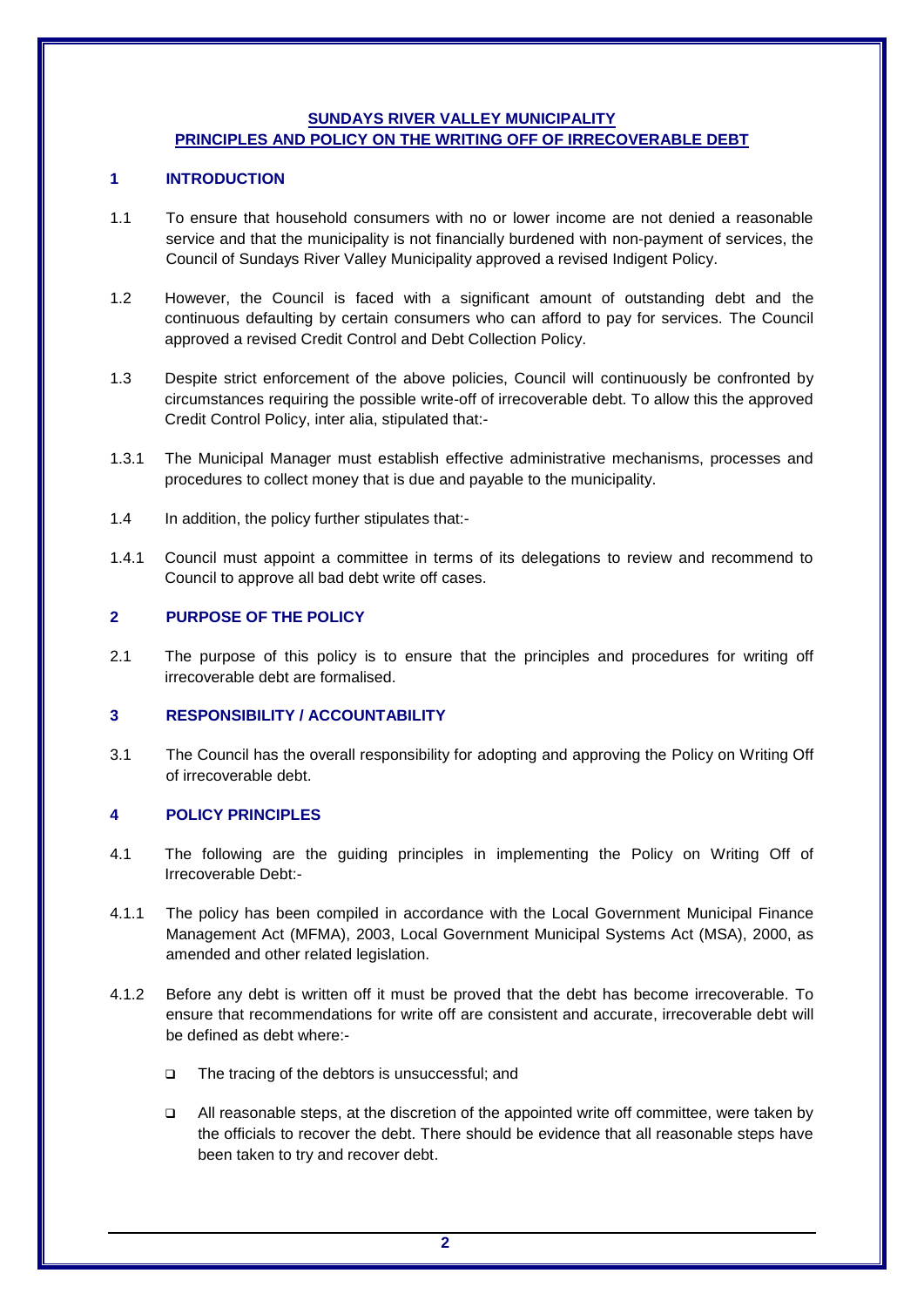- 4.1.3 Bad debt write offs must be considered in terms of cost benefit; when it becomes too costly to recover and the chances of collecting the debt are remote, a write off should be considered.
- 4.1.4 Time value of money is very important because the older the debt becomes, the more difficult and costly it becomes to collect. It is therefore imperative that a proper system of credit control is implemented and maintained to avoid debt reaching the stage of becoming too expensive to recover.
- 4.1.5 Differentiation must be made between those household consumers who cannot afford to pay for basic services and those who just do not want to pay for these services.
- 4.1.6 Debt can only be written off if the required provision exists in the Municipality's budget and/ or reserves.
- 4.1.7 If extended payment periods are negotiated then the Municipal Manager should bear in mind that this arrangement would require a dedicated funding source. Normally a source of this nature will be created by setting aside a contribution from the operating budget, which will appear on the first sheet of the Balance Sheet of the Municipality as a contribution to either working capital or bad debts provision. There is a limit that may be set aside for this purpose. The extensions of payments will also affect the turnover rate of debtors negatively, which will have an influence on the overall credit worthiness of the Municipality. The Municipality should strive to ensure that, as much as possible, income will be collected within the financial year.
- 4.1.8 Be disclosed in the annual financial statements, indicating the policy in terms of which the debt was written off

It must be noted that rates cannot be written off.

# <span id="page-3-0"></span>**5 CATEGORIES OF DEBTORS THAT MAY QUALIFY FOR THE WRITING OFF OF IRRECOVERABLE DEBT**

#### <span id="page-3-1"></span>**5.1 Approved Indigent Household Consumers in terms of the Municipality's Indigent Policy**

- 5.1.1 Upon approval for registration as an indigent household consumer, the debtor's outstanding balance as at the date of approval is written off at the expiry of six months since registration as an indigent.
- 5.1.2 Any new arrears accumulated by the debtor (i.e. any amounts in excess of the indigent allowance for free basic services) whilst registered as an indigent consumer, will not qualify to be written off and must be dealt with strictly in accordance with the Municipality's Credit Control and Debt Collection Policy and the Indigent Consumer Policy.

#### <span id="page-3-2"></span>**5.2 Balances too small to recover considering the cost for recovery**

- 5.2.1 Where final accounts have been submitted and paid by the respective consumer and the remaining balance after finalisation of any final readings and other administrative costs results in a balance of one hundred rand (R100) or less, such account must be forwarded once to the consumer for payment.
- 5.2.2 Where such account is not paid by the respective consumer within a period of sixty (60) days such amounts will automatically be written off subject to the provisions of paragraph 6.4 below.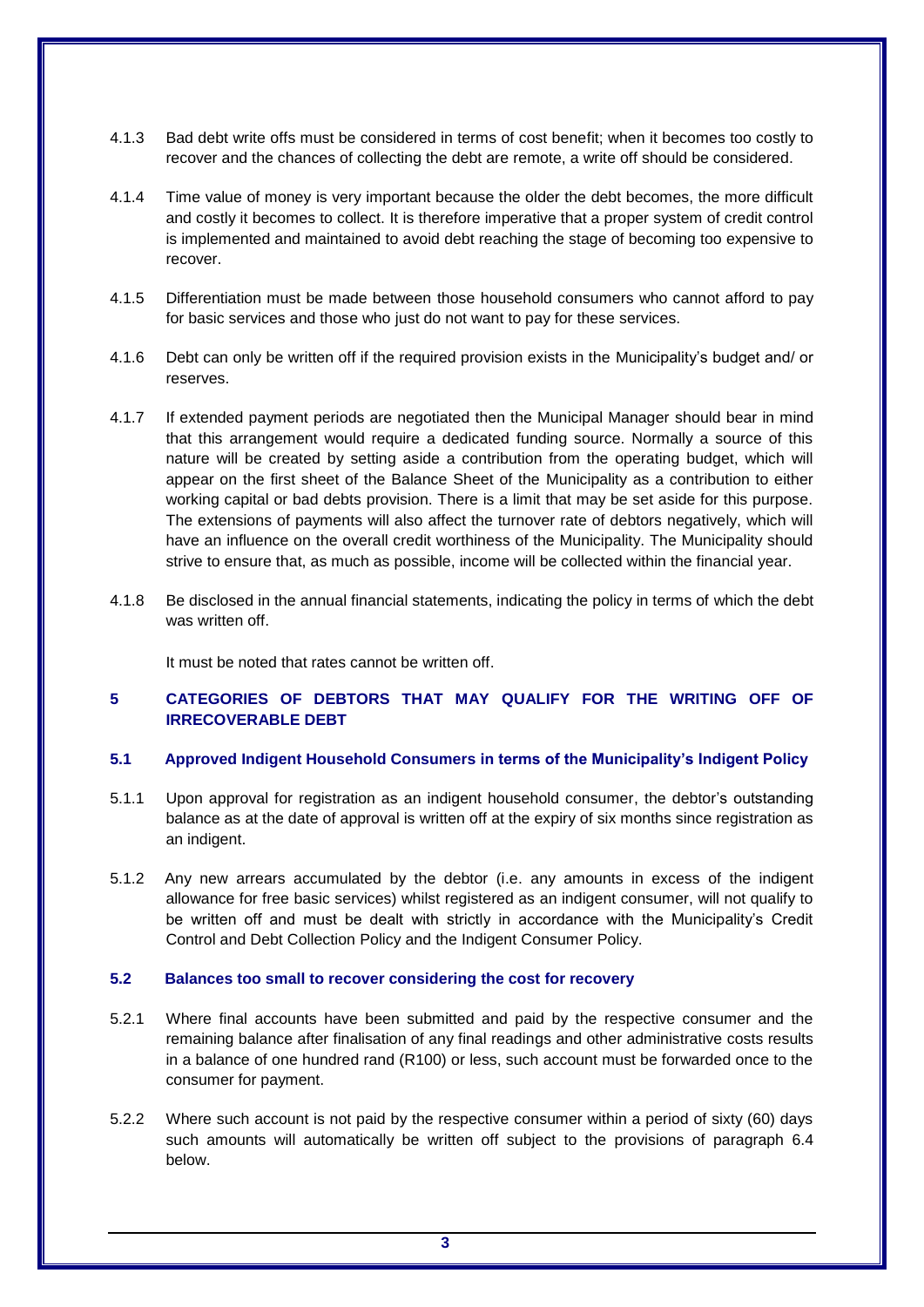#### <span id="page-4-0"></span>**5.3 Insolvency of the Debtor and Insolvent Deceased Estates**

- 5.3.1 Where a debtor becomes insolvent the Municipality must ensure that a creditor's claim is timeously registered. Any amount not being recovered due to insufficient funds or if there is a risk of a contribution being made to an insolvent estate must, after notification, be written off subject to the provisions of paragraphs 6.4, 6.5 and 6.6 below.
- 5.3.2 In case of death of the debtor a creditor's claim must be timeously registered against the deceased's estate. Any amount not being recovered due to insufficient funds or if there is a risk of a contribution being made to a deceased estate must, after notification, be written off subject to the provisions of paragraphs 6.4, 6.5 and 6.6 below.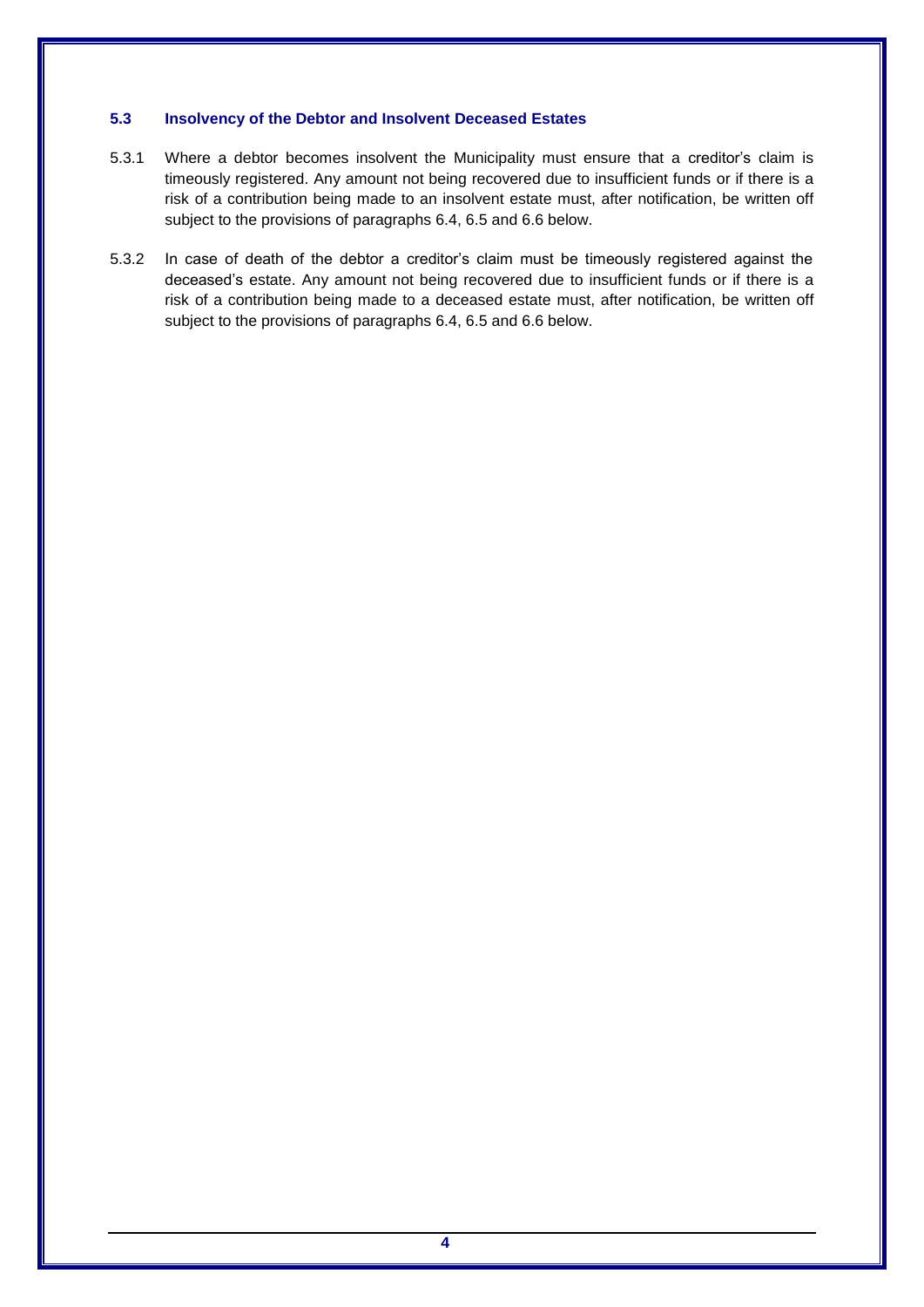#### <span id="page-5-0"></span>**5.4 Untraceable Debtors**

- 5.4.1 Where for any reason the forward address of a debtor becomes untraceable or the debtor becomes untraceable from the current address, such account must be handed over to a collection agent for recovery of the debt. The collection agent will be paid an all-inclusive fee of not more than 10% of the amount that was collected. The Terms of Reference for such collection agent must include the appointment of a tracing agent to locate the debtor. Should a debtor be untraceable, the collection agent must report to the Municipality on the actions that were taken to attempt to trace the debtor.
- 5.4.2 Any amount owed by a debtor that has become untraceable must, after notification, be written off or sold to a debt collection agency at a discount.
- 5.4.3 Debt written off in the above instances will automatically result in the debtor being reported to the credit bureau by the Municipality.

#### <span id="page-5-1"></span>**5.5 Special Arrangements in order to obtain a Clearance Certificate**

- 5.5.1 In terms of legislation the Municipality will under normal circumstances not issue a clearance certificate on any property unless all outstanding amounts are paid to date. However due to the possible inefficiency of the Municipality to implement its credit control policy it might be possible that such a property may have accumulated such a significant outstanding balance over a period of time that it may not be within the ability of the new owner to pay such an amount in order to obtain a clearance certificate.
- 5.5.2 Where such circumstances may prevail the prospective new owner may apply to the Municipality for relief of such outstanding debt or a portion thereof.
- 5.5.3 Upon receiving, such application must be submitted to the committee for consideration. In reviewing such application, the committee must ensure that:-
	- All reasonable measures have already been taken to recover the outstanding amount from the current debtor.
	- The prospective buyer of the property is not in a financial position to settle the outstanding amount before a clearance certificate is issued.
	- It is not in the interest of the municipality and/ or the community to withhold a clearance certificate before the outstanding debt is fully paid.

#### <span id="page-5-2"></span>**5.6 Special Incentives introduced by Council for Household Consumers in terms of the Credit Control and Debt Collection Policy**

- 5.6.1 Notwithstanding the Municipality's Credit Control Policy a debtor may enter into a written agreement with the Municipality to repay any outstanding and due amount to the Municipality under the following conditions:-
	- The outstanding balance, costs and any interest thereon shall be paid in regular and consecutive monthly instalments;
	- $\Box$  The current monthly amount must be paid in full; and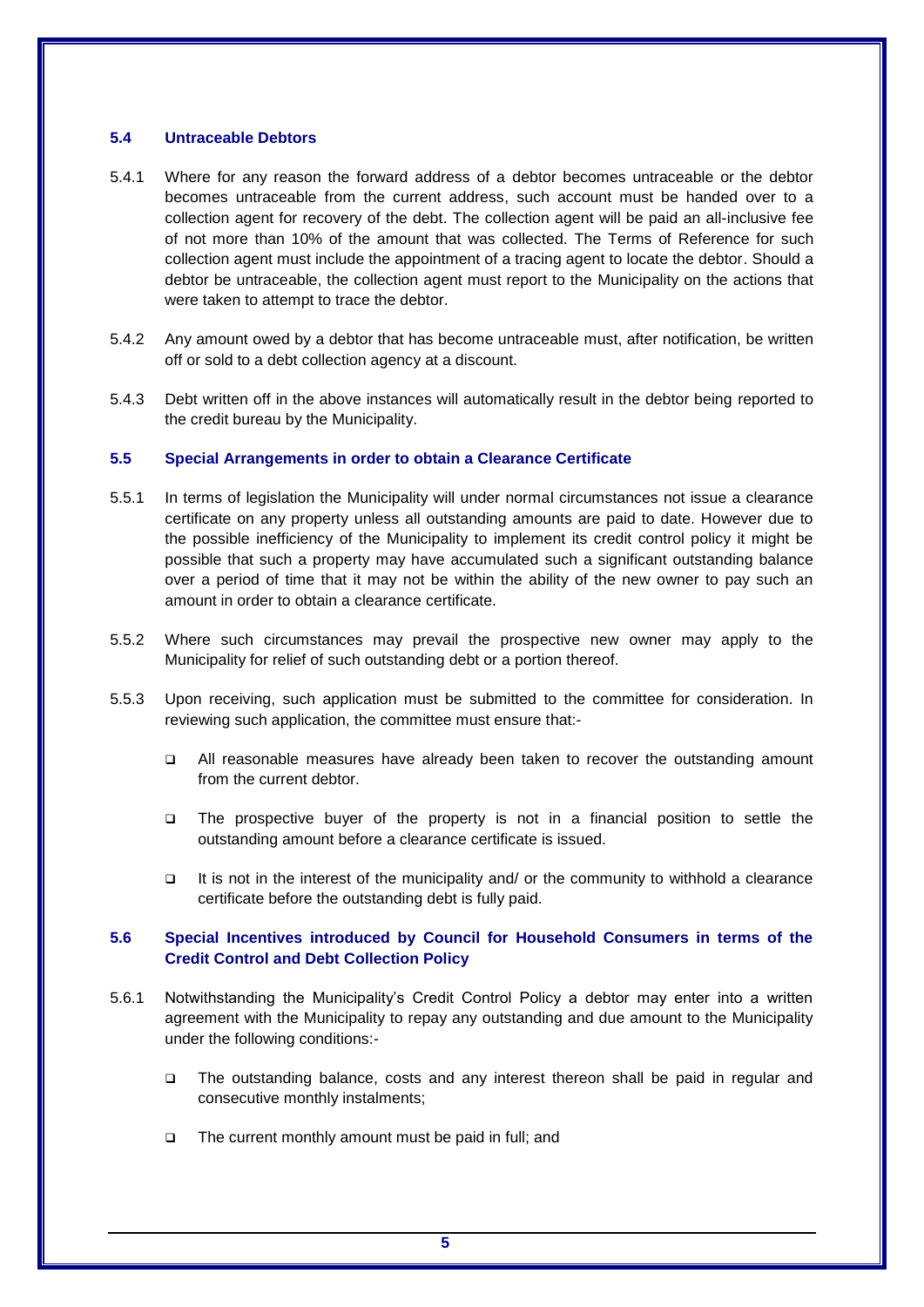- The written agreement has to be signed on behalf of the Municipality by a duly authorised officer and by the consumer.
- 5.6.2 In order to determine monthly instalments, a comprehensive statement of assets and liabilities and income and expenditure, must be provided by the debtor and reviewed by a finance official. To ensure the continuous payment of such arrangement the amount determined must be affordable to the consumer, taking into account that payment of the monthly current account is a prerequisite for concluding an arrangement.
- 5.6.3 Due to ineffective implementation of credit control measures in the past, the majority of household consumers have accumulated significant arrear amounts and these consumers are not in a position to pay off these arrear amounts in full together with their current monthly accounts. In order to improve the current payment levels from consumers the Municipality may resolve to implement special incentives to address the arrear debt.
- 5.6.4 To encourage consumers to pay off arrear debt Council will enter into a once-off arrangement, with a household consumer only, to pay off his/ her arrear debt over a period of time in terms of specific incentives. The main aim of this agreement will be to promote full payment of the current account and to address the arrears on a consistent basis.
- 5.6.5 Writing off any debt in terms of such an agreement will be strictly in accordance with the provisions set out in the Municipality's Credit Control and Debt Collection Policy.
- 5.6.6 Levying of interest on arrear accounts should be immediately suspended upon completion of a debt agreement. This will allow debtors to see progress on their accounts as continued payments will reflect a decrease on the balance.
- 5.6.7 As long as the agreement is honoured no further interest will be added. However, in case of default on two consecutive months the suspended amount will be reversed and interest will again be levied from the date of default.
- 5.6.8 Where a debtor pays 50% or more on the principal portion of his/her arrear account or settles the principal portion of the arrear account in full through a once-off payment, all interest penalties on arrear amounts will be written off immediately.
- 5.6.9 Where arrangements are made to pay off the principal portion of the arrear amount in instalments, such instalments should be determined on the outstanding amount excluding arrear interest. Such an arrangement should be honoured for at least a six-month consecutive period where-after interest on arrear amounts will be written off on a monthly basis. This arrangement will imply that upon payment of the final instalment all interest on arrear amounts will have been written off.
- 5.6.10 Where debtors fail to honour their arrangements without prior consultation interest will be reinstated and added to the original debt amount.
- 5.6.11 The arrangement referred to in paragraph 5.6.4 may be extended to other Poverty Alleviation & Job Creation Strategies that the Municipality may implement. Such strategies may include:-
	- The casual/contract employment of a debtor in a particular Municipal project (i.e. refuse collection, road maintenance, verge cutting etc.).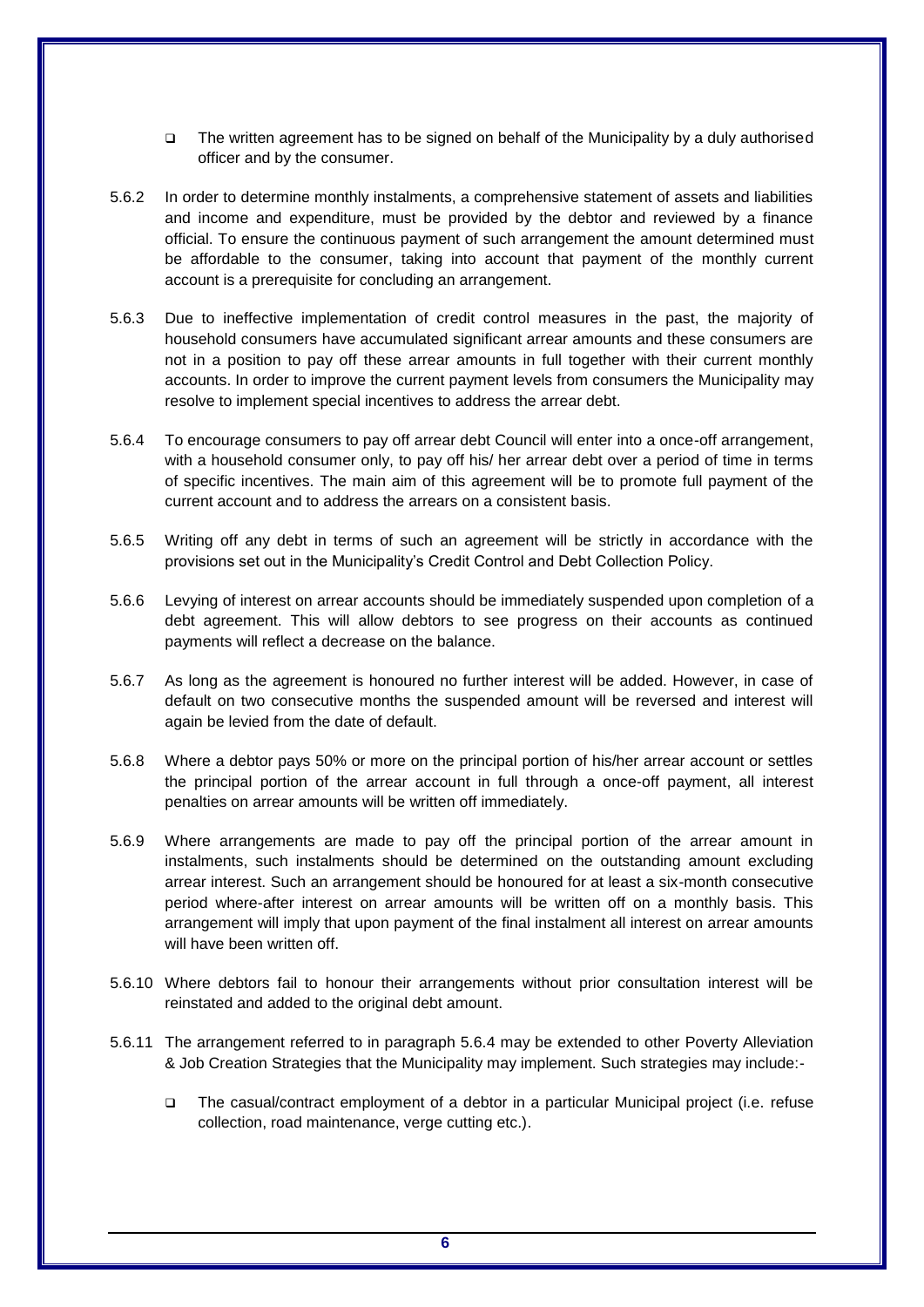- A 50% cash payment to the debtor and 50% payment that will be credited against the debtor's arrear account.
- The accounting treatment shall be that the project or programme will be debited (charged) full 100% as this will be the input cost of the labour (100% cost paid out as 50% cash paid to the debtor and 50% credited against the debtor's arrear account as though it were a cash payment).
- 5.6.12 The purpose of the above strategy/arrangement is to instil a sense of pride to the customers of the Municipality that cannot pay off their arrears, whilst extending services delivery, creating jobs and alleviating poverty and at the same time reducing the Debtors Book and enhance the financial viability and image of the Municipality.
- 5.6.13 Any amount to be written off in terms of paragraph 5.6 above must be subject to the provision of paragraphs 6.4, 6.5 and 6.6 below.

#### <span id="page-7-0"></span>**6 ESTABLISHMENT OF A COMMITTEE TO MONITOR ANY DEBT TO BE WRITTEN OFF**

- 6.1 Council will establish and appoint a Committee to monitor the implementation of this Policy.
- 6.2 The Committee will consist of the following members:-
- 6.2.1 The Municipal Manager (Chairperson).
- 6.2.2 Chief Financial Officer (Alternative Chairperson).
- 6.2.3 Officials from the Finance Department designated by the Chief Financial Officer.
- 6.2.4 Chairperson of the Portfolio Committee for Finance.
- 6.2.5 One member of the Portfolio Committee for Finance to be nominated by the Portfolio Committee for Finance.
- 6.3 The above Committee will meet at least quarterly to receive and review a report from the Chief Financial Officer containing full details of any actions taken by officials in terms of their delegated authorities with respect to this Policy and to consider any circumstances not covered by this Policy. In respect of meetings the following arrangements will prevail:-
- 6.3.1 The quorum for the Committee shall be 50% of the members plus one.
- 6.3.2 Formal minutes of Committee meetings must be prepared and submitted to Council.
- 6.4 The Chief Financial Officer will, after thorough review of any applications in terms of this Policy, be delegated to write off any amounts to the maximum of:-
- 6.4.1 in the case of a household consumer an amount of R10,000 (excluding interest and penalties) per submission; and
- 6.4.2 in the case of a business consumer an amount of R20,000 (excluding interest and penalties) per submission.